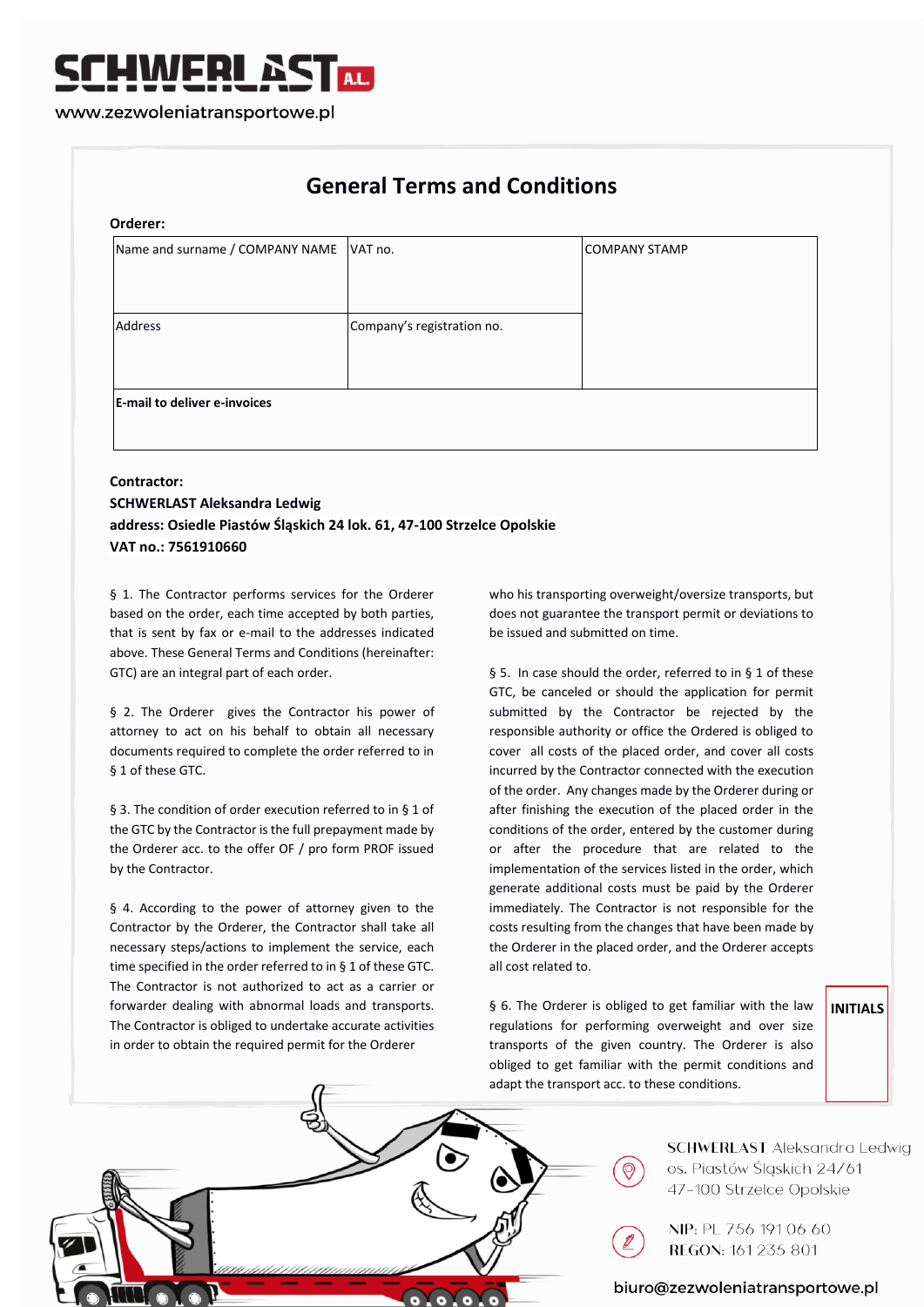# WERI &

#### www.zezwoleniatransportowe.pl

The Orderer hereby declares that all data and parameters passed to the Contractor, that are connected to the execution of the order, referred to in § 1 of the GTC is true, are true.

§ 7. As part of the order, the Contractor acts only as agent for the Orderer, while all responsibility for proper implementation of the transport lies on the side of the Orderer. The liability of the Orderer applies in particular to damages to third parties in connection with execution of the transport and the consequences of violation of road traffic law of the given country, including road traffic regulations, as well as the consequences of permit conditions breach while executing the transport, including the correct course route. The Orderer carries also all liability for consequences resulting from inaccurate, false or misleading data and parameters passed to the Contractor referred to in § 6 of the GTC. Therefore, all claims and penalties related to the execution of the order referred to in § 1 of the GTC, will be directed by third parties directly to the Ordere, and the Orderer is obliged to satisfy them.

§ 8. If the law of the given country, in the proceedings of authorization for performing oversized transport requires from the Contractor to "transfer" to the Orderer the liability for oversize transport execution - the Contractor carries all of responsibility to the Orderer, which is in its effect equivalent to § 6 GTC.

§ 9. As part of the route checking tour before applying for a permit, the Contractor does not guarantee that the route and road surface conditions fulfill the requirements needed to perform the oversized transport. Detour route before transport start is exclusively the responsibility of the Orderer.

§ 10. In the event of delay in payment, the contractor is entitled to charge interest for the delay in the amount of the maximum interest referred to in Art. 359 § 21 of the Civil Code. In the event of a delay in payments, the contractor, without informing the client, is entitled from the client to a flat-rate debt collection fee as a compensation for the costs of the debt collection on the basis of the Act of March 8, 2013 on counteracting excessive delays in commercial transactions.

§ 11. To the matters not provided for by this GTC, the provisions of the Polish law.

§ 12. Any possible disputes resulting from executing the order will be settled by the General Court proper to the Contractor.

§ 13. In the interests of the highest quality and security of the services we provide, telephone calls will be recorded. If you do not agree to their recording, please contact us by email.

§ 14. I accept to receive electronic invoices in line with EU DIRECTIVE 2006/112/EC.

**I declare that I have read and understood the above terms of cooperation, which I confirm with my own signature.** 

**\_\_\_\_\_\_\_\_\_\_\_\_\_\_\_\_\_\_\_\_\_\_\_\_\_\_\_\_\_\_\_\_\_\_\_\_\_\_\_\_\_ PLACE, DATE**

**\_\_\_\_\_\_\_\_\_\_\_\_\_\_\_\_\_\_\_\_\_\_\_\_\_\_\_\_\_\_\_\_\_\_\_\_\_\_\_\_\_\_\_\_\_\_\_\_\_\_\_\_ SIGNATURE OF THE COMPANY OWNER** 

**\_\_\_\_\_\_\_\_\_\_\_\_\_\_\_\_\_\_\_\_\_\_\_\_\_\_\_\_\_\_\_\_\_\_\_\_\_\_\_\_\_\_\_\_\_\_\_\_\_\_\_ COMPANY STAMP**



**SCHWERLAST** Aleksandra Ledwig os. Piastów Śląskich 24/61 47-100 Strzelce Opolskie

NIP: PL 756 191 06 60 REGON: 161 235 801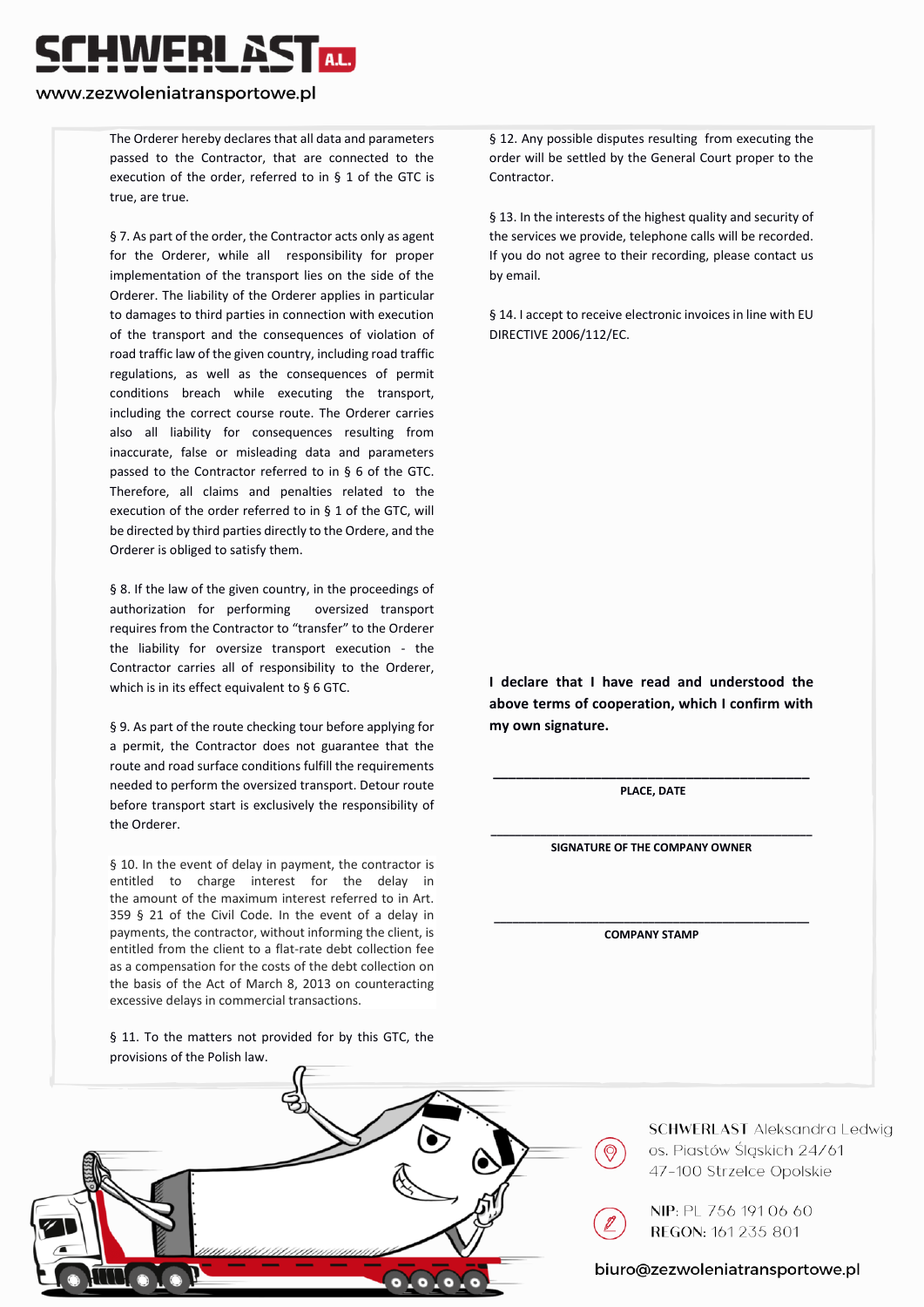

www.zezwoleniatransportowe.pl

WI. O LE

| to General Terms and Conditions                                                                                                                                                  |                                                                   |
|----------------------------------------------------------------------------------------------------------------------------------------------------------------------------------|-------------------------------------------------------------------|
| $from \begin{tabular}{ c c c } \hline \quad \quad & \quad \quad & \quad \quad & \quad \quad \\ \hline \end{tabular}$                                                             |                                                                   |
| I declare that I have read and understood the terms of cooperation contained in the General<br>Terms and Conditions from _______________, which I confirm with my own signature. |                                                                   |
| Name and surname of the employee of the company                                                                                                                                  | Signature                                                         |
| Name and surname of the employee of the company                                                                                                                                  | Signature                                                         |
| Name and surname of the employee of the company                                                                                                                                  | Signature                                                         |
| Name and surname of the employee of the company                                                                                                                                  | Signature                                                         |
| Name and surname of the employee of the company                                                                                                                                  | Signature                                                         |
| Name and surname of the employee of the company                                                                                                                                  | Signature                                                         |
|                                                                                                                                                                                  | <b>SCHWERLAST</b> Aleksandra Ledwig<br>os. Piastów Śląskich 24/61 |

REGON: 161 235 801

 $(\mathbb{Z})$